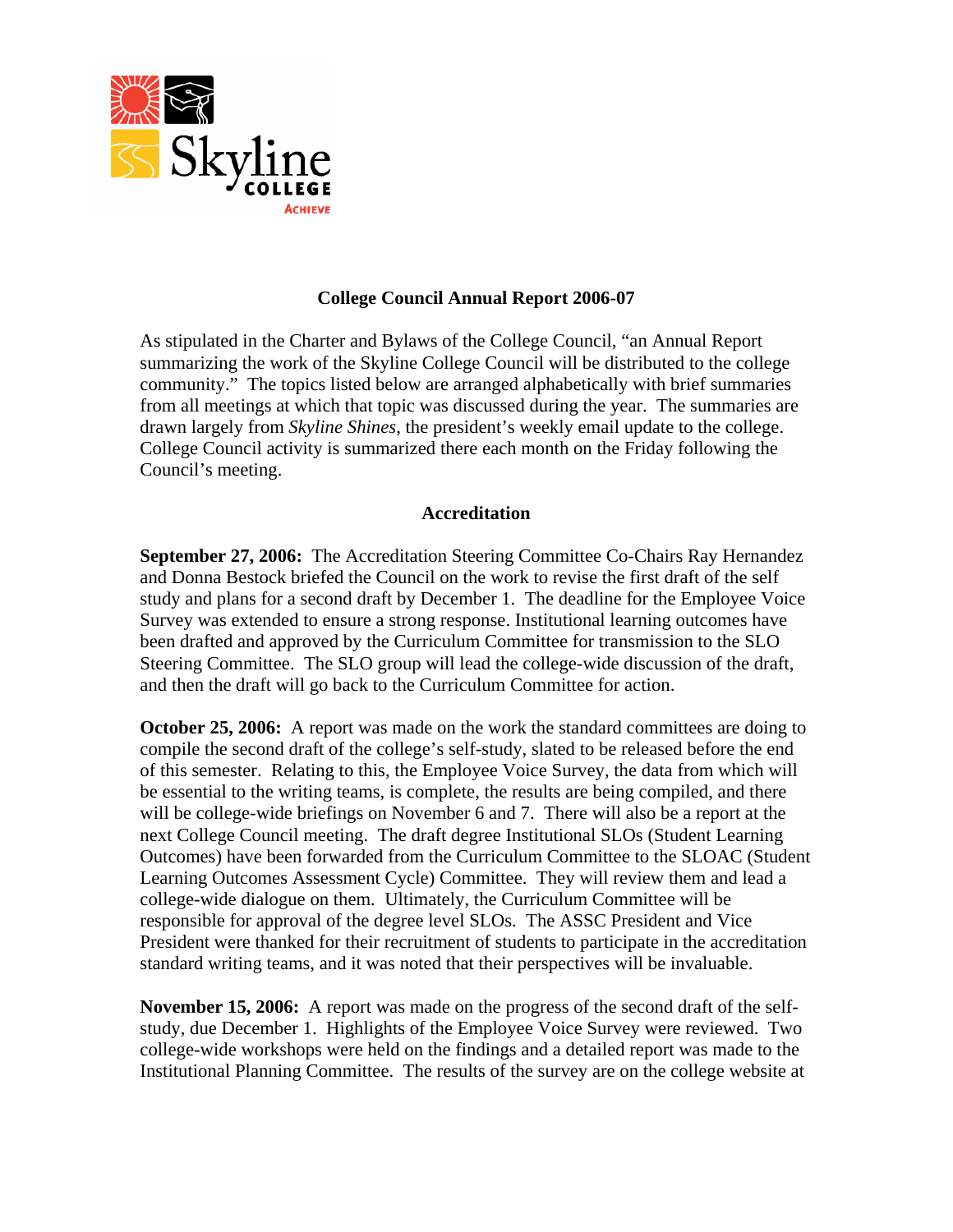http://www.smccd.edu/accounts/skypro/home.html. Hard copies will be provided to the accreditation writing teams shortly.

**December 6, 2006:** The College celebrated the completion of the second draft with a barbecue called "Viva la Accreditación." The draft will be published for college-wide feedback early in the spring semester.

**January 24, 2007:** The writing teams are refining the second draft which they completed just before the holidays – filling in holes, securing evidence, and refining the "planning agendas." They expect to publish the draft for college-wide review and discussion in mid-February.

**February 28, 2007:** The full draft 2.1 self-study will be made available for college-wide review today, with a March 19 deadline for feedback. It is available at this location on our website: http://www.smccd.edu/accounts/skyaccred/.

**March 28, 2007:** Draft 3.0 of the college's Self Study will be distributed campus-wide on April 18 and will be followed by open forums.

**April 25, 2007:** Ray Hernandez reported that there will be an Open Forum to discuss the third and last draft of the Self Study Report on May 2, 1:30-3:00 in Room 1111.

**May 23, 2007:** The Council approved the college's Self Study. It will now move to final document preparation and approval by the Board of Trustees.

# **ASSC**

**September 27, 2006:** Luis Padilla and Sylvia Cervantes were introduced as the new President and Vice President of the Associated Students of Skyline College. They reported that the new ASSC Governing Council participated in leadership training. Plans are underway to fill the remaining senator seats on the council and to ensure student voices in college-wide activities and the accreditation process.

**October 25, 2006:** The ASSC leadership team attended the California Community Colleges Student Leadership Conference and enjoyed a rich opportunity for learning and sharing with other student leaders across the state.They are planning events at Skyline for Halloween and Thanksgiving, including a food drive.

**November 15, 2006:** A report was made on the ASSC activities for the Children's Center for Halloween. The ASSC canned food drive benefiting Second Harvest Food Bank started on November 13 and will run through November 30. Seven collection bins were placed around the campus. A college-wide message about the drive was sent out by the Student Activities Office and the ASSC President and Vice President suggested that the President send out a reminder to the campus.

**December 6, 2006:** The ASSC completed a successful canned food drive for Second Harvest Food Bank. They have a nearly full complement of Senators with only a couple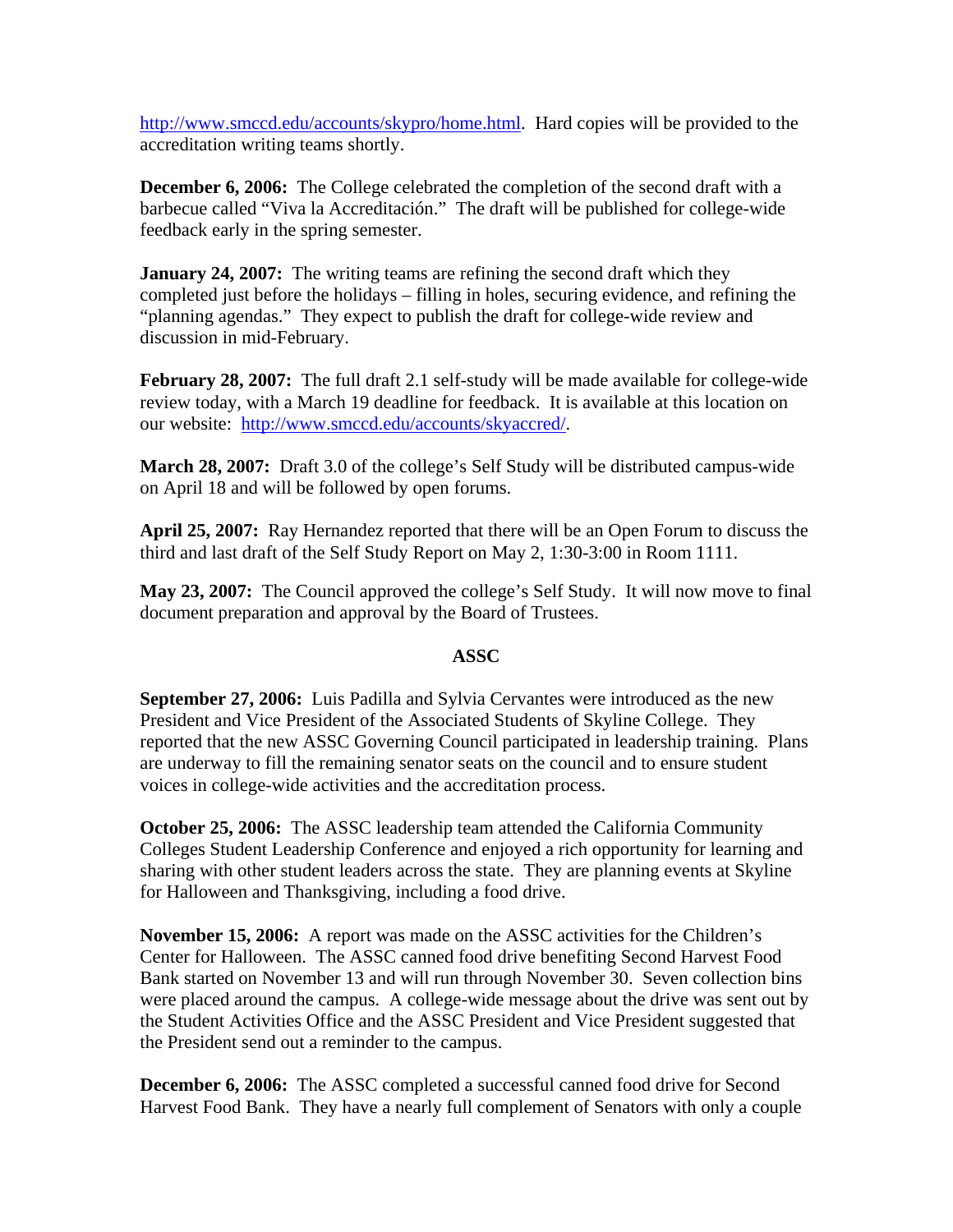of vacant seats. They are moving their regular meetings to Wednesdays from 4-6 pm to accommodate student schedules and to ensure member availability to serve on collegewide committees.

**January 24, 2007:** The Associated Students are settling into their new office and meeting spaces on the second floor of the new Student Center. They are also making plans for activities and events this spring.

**February 28, 2007:** A report was made on ASSC funding of Black History Month events, their planned attendance at the national student government conference, plans for an open microphone event in front of the fireplace, club rush next week, and plans for a student/staff basketball game.

**March 28, 2007:** Student government elections will be held on May 14-18, 2007 and the ASSC hopes to have online voting. The ASSC has asked campus constituent groups to consider a college hour on Wednesdays at noon, where no classes are scheduled so activities for students can be planned.

**April 25, 2007:** Luis Padilla and Sylvia Martinez reported on plans for ASSC elections, the May 2 celebration for El Cinco de Mayo, the Earth Day campus cleanup planned for April 30, and their plans to participate in the statewide student government conference.

**May 23, 2007**: Elections were conducted online for the first time (using student G numbers), and student participation rates doubled. The results are:

**2007-2008 ASSC Governing Council President:** Lauren Hernandez **Vice President:** Anastasia Kuzina **Commissioner of Activities:** Anjelica Gacutan **Commissioner of Publicity:** Wendy Smith **Commissioner of Public Records:** Kristi Parenti-Kurtila **Commissioner of Finance:** Melody Hisatake **Senators:** Robert Alberts Vanessa Allas Lindsay D'Amico Sarah Figueroa Mauricio Hernandez Ekaterina Semonchuk

Nine Senator Positions remain open. Students interested in becoming a Senator can apply for appointment in the fall. Fall appointments will be nominated by the ASSC President and must be approved by 2/3 of the ASSC Governing Council.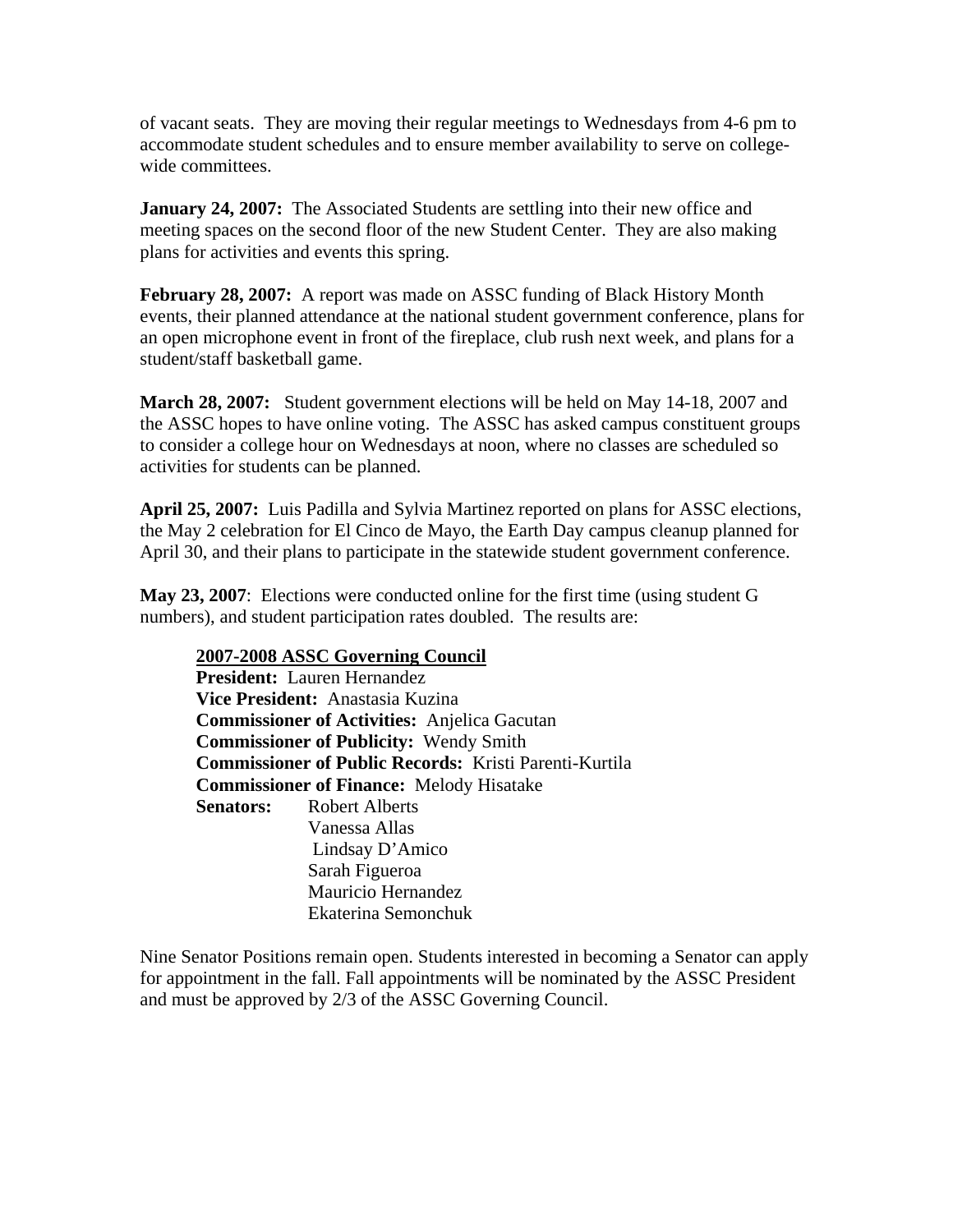# **Balanced Score Card**

**January 24, 2007:** The Council reviewed the Balanced Score Card prepared by Cathy Hasson and the Institutional Planning Committee, and the college is currently implementing it. As part of the process it (the outcomes and benchmarks particularly) will be reviewed annually along with the year-end report on work plan activities. Detailed information on the Balanced Score Card is available on Skyline's Institutional Planning website at http://www.smccd.edu/accounts/skypro/home.html

# **Budget Update**

**April 25, 2007:** Vicki Morrow reported on the college's plans for balancing the budget in the 2007-08 year.

**May 23, 2007:** Eloisa Briones briefed the Council on the CBC's tentative budget recommendation to the president.

# **College Hour**

**April 25, 2007:** A proposal to hold a College Hour was brought forward initially by the ASSC. The Academic Senate and the Classified Council have not been able to discuss it yet, but will do so in advance of the next College Council meeting.

**May 23, 2007:** The idea of a College Hour originated with the ASSC and the Classified Council and Academic Senate were asked to consult with their constituent groups' and report back to the Council. The Classified Council had no objections to establishment of a College Hour, and the Academic Senate though it would be valuable. The Council will take up this issue in the fall, and will identify options for how it might be structured and will do some research relative to how other colleges handle it.

### **Commencement**

**September 27, 2006:** The Council considered the recommendation of the Commencement Committee to move the ceremony to a different day and time. Given that finals run into the afternoon on Friday, it was agreed that the day needed to remain the same, but that the time of Commencement should be moved to 4 pm. This proposal will now go back to the constituent groups represented on the Council for their discussion, with the Council to take action on the proposal at its October 25 meeting.

**October 25, 2006:** The Council voted to move the time of Commencement to 5 pm on Friday, May 25 instead of the usual 8 pm. That will allow grads and their families to gather for dinner and celebration afterward and, at the same time, minimize the disruption to the work schedules of those with daytime jobs. The Commencement Committee will review the time after this year's event, as part of their usual debriefing, and they will report to the College Council. There was a discussion in the College Council of the value to students of as many faculty as possible attending Commencement. The Council also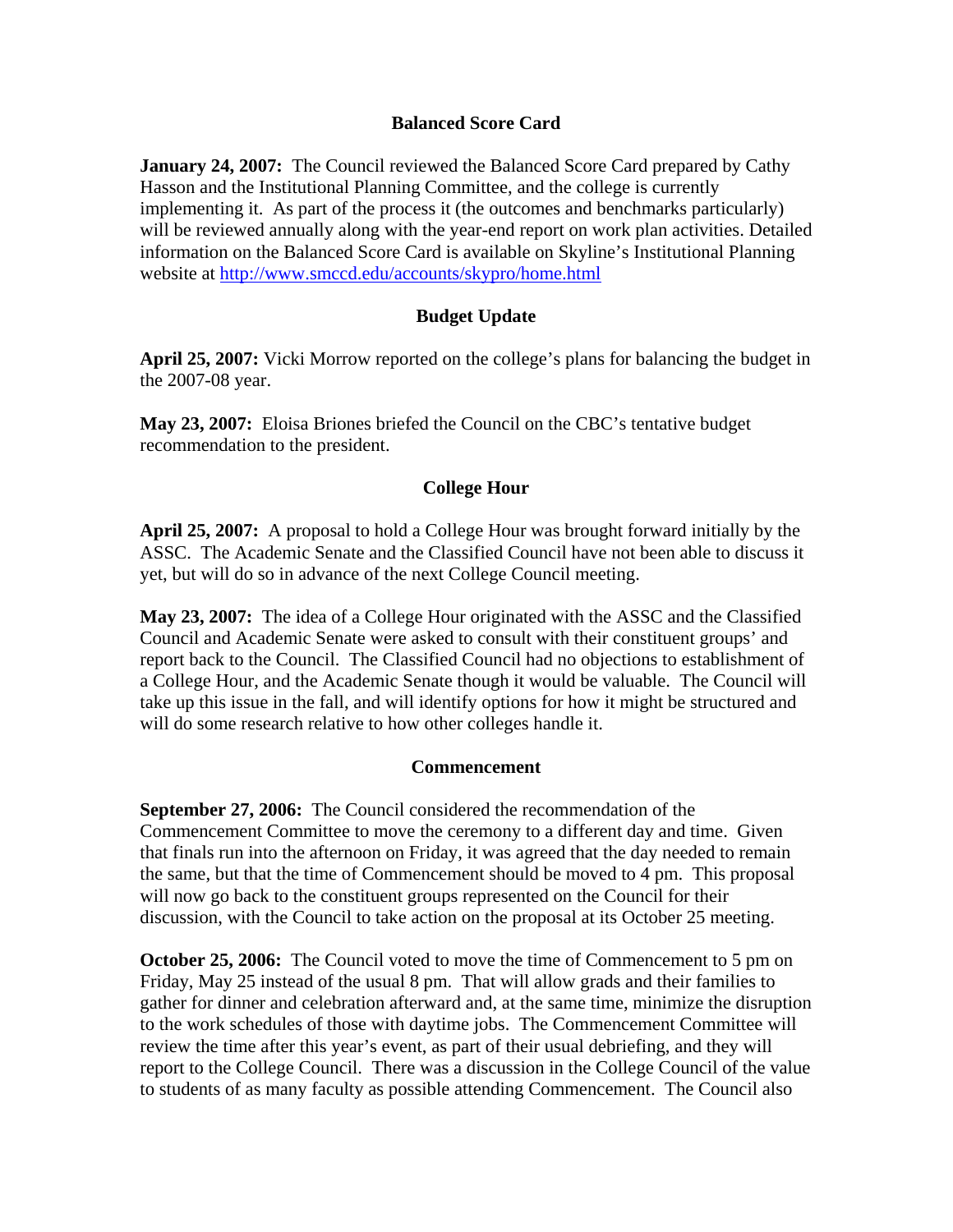provided recommendations on how to publicize the time change to ensure that students, faculty and staff are fully aware of the new start time.

**March 28, 2007:** Volunteers are needed for the Student Recognition and Awards Ceremony on May 7 from 4-6 pm in the Main Theatre and the Commencement Ceremony on May 25 from 5-6:30 in the gym.

**April 25, 2007:** Commencement will be held at 5 pm this year for the first time and will be back in our Gymnasium, with the reception afterward in the Student and Community Center.

# **District Shared Governance Committee Updates**

**November 15, 2006:** The ASSC President reported on the discussion of student email addresses and their use for a periodic newsletter from the college on matters related primarily to admissions and records. It will include links to other information which may be of interest to students. The Vice President for Students at each college will be responsible for oversight of the contents.

**December 6, 2006:** The Academic Senate President reviewed the items discussed at the recent meeting of the District Shared Governance Committee: the district budget and projections, accreditation and the creation of the functional map required by the accrediting commission, the district mission statement and a possible revision to it, building naming and a proposed revision to the board's rules and regulations concerning gifts and donations, and the inclusion of students on hiring committees for positions which have a significant effect on students.

**February 28, 2007:** The Academic Senate President reported on topics discussed including the district budget, accreditation, the district mission statement, possible faculty IDs and a district wide directory with photos.

**March 28, 2007:** A task force of researchers, presidents and others will be formed to review concurrent enrollment and other enrollment issues.

**April 25, 2007:** Luis Padilla and Linda Allen reported on the topics addressed in the most recent meeting, including a review of the district's "functional map", required by the Accrediting Commission. It has been developed collaboratively by the Accreditation Steering Committees of the three colleges and key district staff involved in the various functions. The DSGC also reviewed a minor revision to board rules and regulations and discussed the proposed changes to the student health fee and the parking fees. Cost deficiencies are currently being covered by the general fund. No action was taken.

**May 23, 2007**: Members of the DSGC reported on discussion of the student parking fees.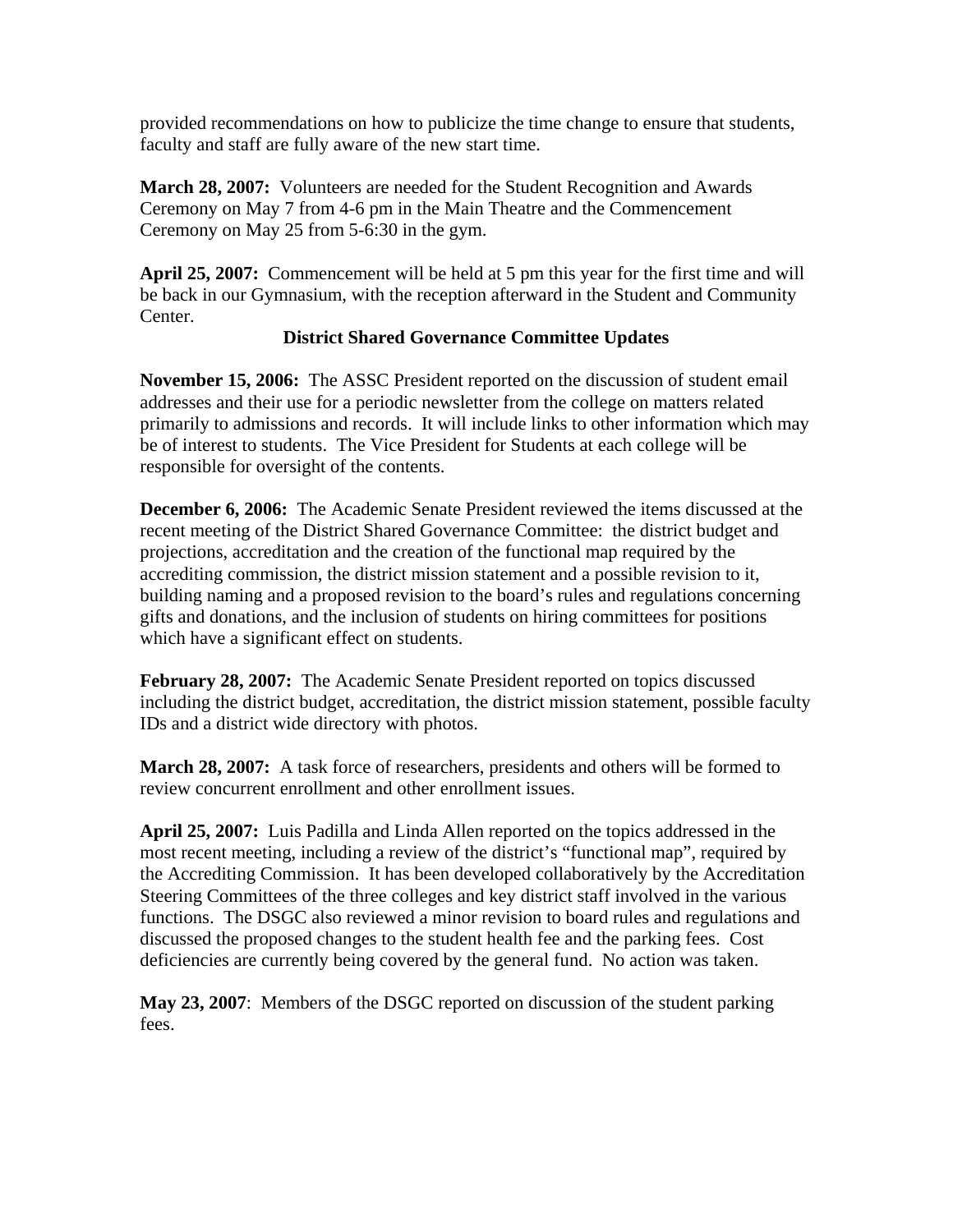# **Educational and Facilities Master Planning Project**

**September 27, 2006:** The Council considered a long list of proposed names for the cafeteria, drawn from those submitted by students, faculty and staff. The Council will cull the list to create a short list of options, which will be submitted to a college-wide online poll in October.

**October 25, 2006:** Five proposed names will be submitted for a college-wide online poll in early November. Implementation has awaited the other surveys in progress to be completed before launching this one. The same instant runoff approach will be used as the college has used for other decisions, such as the Building 6 inscription.

**November 15, 2006:** The President reported on the Open Forum held yesterday and the ongoing work on the bridging documents for the college's new buildings, gateway entrances, roadways, and parking, all of which are part of the Design Build project which will go out to bid in about February. The President provided an update on the selection of a name for the "No Name Café": the name "Sky Café" was the winner in the recent online poll.

**December 6, 2007:** The President updated the group on plans for the renovation of the central part of campus and indicated that later this week there would be more details available about the timing for the work. Information will also be included in *Skyline Shines*.

**January 24, 2007:** The President reminded the Council of the Open Forum on the "bridging documents" related to the next round of building and renovation on January 31. Official names for campus buildings and building numbers for those yet to be built are being established. The Council reviewed a draft list, which will be discussed by the Educational and Facilities Master Plan Task Force next week, and then finalized.

**February 28, 2007:** An update was provided on the status of work on the recommendations from the Educational Master Plan, including efforts under way already, gaps, and next steps, as well as what entities are responsible for moving forward on each. The Council approved the latest draft of the recommended building names and the list will now go to the Chancellor's Council for final action.

**March 28, 2007:** A list of proposed building names and numbers was presented by the president to the Chancellor's Cabinet and it was approved. The approved building names and numbers are:

**CIP I building numbers and draft names:** these buildings were completed as of January 2007:

- **3: Physical Education, Athletics and Dance**
- **6: Student and Community Center**
- **7A** (later to be combined with Bldg. 7 as a single building): **Sciences**
- **8: Business and Language Arts**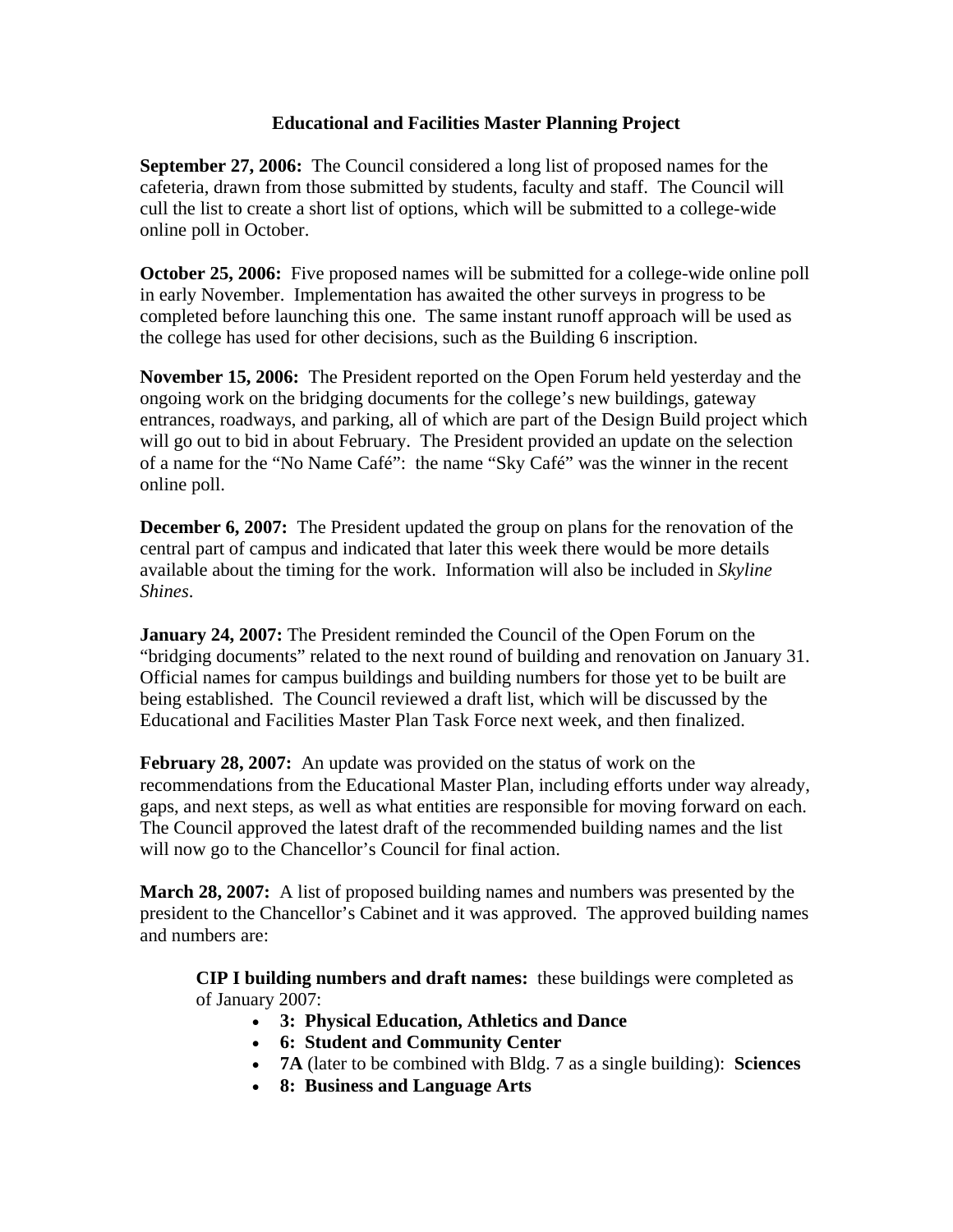**CIP II building numbers and draft names:** these buildings are slated for renovation or new construction. Existing buildings will use current numbers in most cases; building numbers for planned buildings or changes to existing numbers are identified below.

- **1: Social Science and Creative Arts**
- **2: Student Services**
- **4: Wellness Center** (planned)
- **11: Automotive Transmission** (planned)
- **15: Multicultural Center and Administration** (planned)
- **16: Child Development Center** (number change)
- **Outdoor areas:** Names should also be assigned to the quads and pathways.

**April 25, 2007:** Vicki Morrow reviewed the status of the development of the Request for Proposals for the college's design/build project. That project will involve several new buildings and the parking lots, roadways, entries and landscaping for the college.

# **Foundations of Excellence in the First Year Experience Project**

**September 27, 2006:** Skyline was selected to participate in the national Foundations of Excellence in the First Year Experience project for 2006-2007. The process is to develop an integrated plan that gives students a deliberate first year process for achieving success and the college would design its programs and services accordingly. The Foundation of Excellence established standards or "dimensions" for the plan, which are Philosophy, Improvement Roles and Purposes, Learning, Transitions, Culture and all Students, Diversity and Organization. Skyline has formed Dimension Committees and people are encouraged to join. It is a 4-6 week focused commitment only. A kick-off luncheon will be held on September 29 where those interested in participating can sign up to serve on one of the committees. This project will tie in with the accreditation standards. The ASSC President and Vice President are both on the steering committee and they are able to join whichever group they want. Skyline's Vice Presidents have presented information on FYE to the ASSC, Student Services Council, the Academic Senate and Classified Council.

**April 25, 2007**: Regina Stanback Stroud and Lori Adrian provided an update on the extensive work being done by the First Year Experience group and showed the Council the website where that detailed work is being archived and tracked in preparation for the development of their final report and recommendations to the college.

### **Fresh Look Project**

**September 27, 2006:** The Council approved the new Style Guide for posting on the website to provide assistance with use of the logo and other publication issues. The Council was briefed on plans for a "primary publication review," to include Skyline's class schedules and catalog, and plans for the website redesign effort.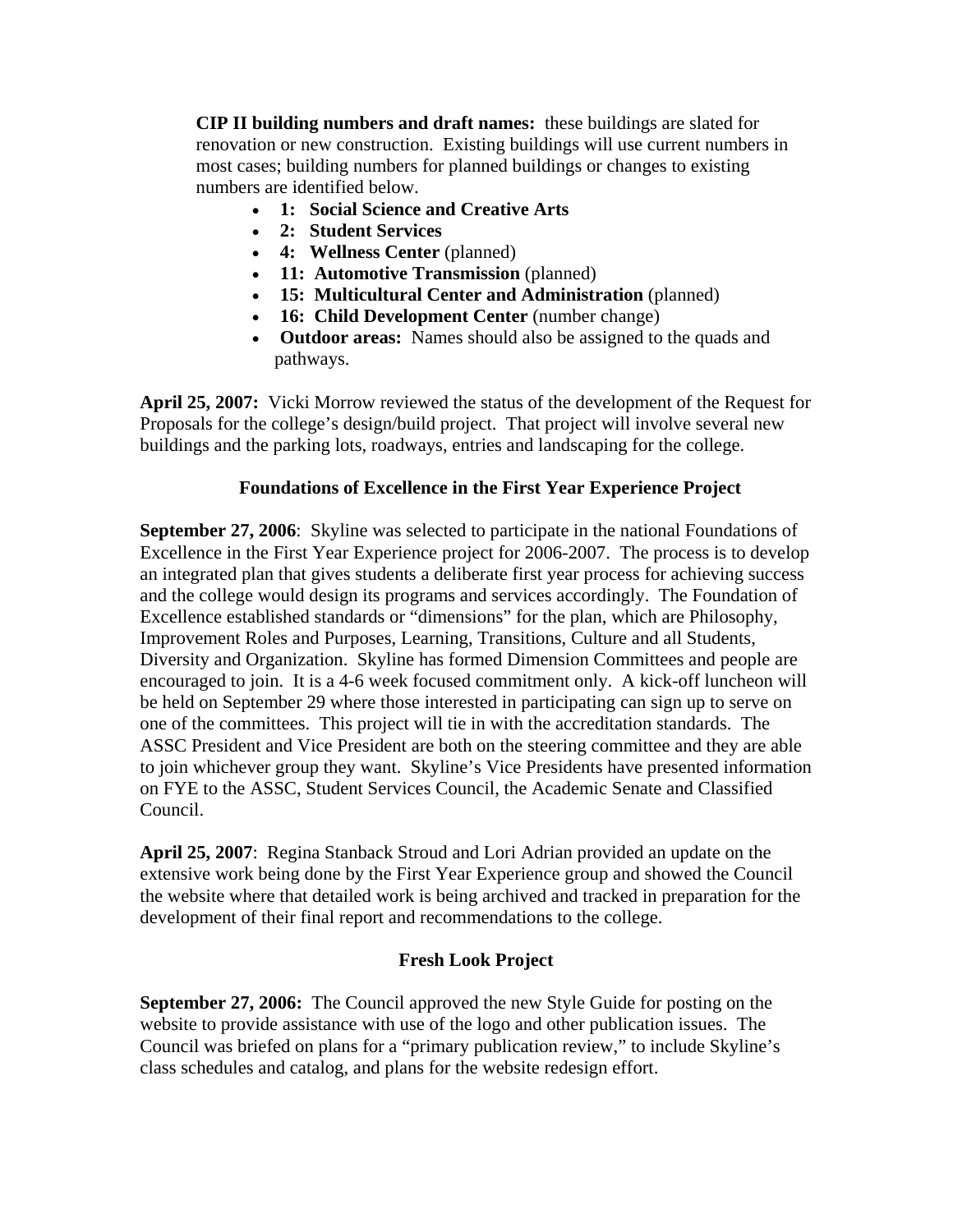**October 25, 2006:** A survey of students' media preferences is underway, concluding today. Approximately 1,000 student responses have been received, far exceeding the college's expectations. The data will help the college to plan outreach to and communication with students and will inform the review that is being done of the catalog, class schedule and other publications. The online ordering system for letterhead is almost ready to go and when it is, notice will be disseminated by the Development, Marketing and Public Relations office.

**January 24, 2007:** The Council reviewed the proposed changes to the printed class schedule which will be implemented for the summer 2007 publication. The Council thanked the Fresh Look Advisory Group and the many other groups on campus which provided input to the process of improving the schedule, including the ASSC, the Campus Ambassadors and the Outreach Committee.

**March 28, 2007:** The Fresh Look Advisory Committee will have an introductory vision meeting in May to begin discussion of the website redesign planned for the fall semester.

**April 25, 2007**: Vicki Morrow alerted the members to the need to make appointments to the group that will conduct a visioning exercise relative to the website redesign, on May 4, 2007.

**May 23, 2007**: Vicki reported on the initial meeting of the website redesign group which examined national standards for excellence in websites and reviewed a series of award winning websites. Their work will resume in the fall.

# **Full-Time Faculty Allocation Process**

**October 25, 2006**: The FTEF Allocation Committee has prioritized the positions requested for fall 2007 and has submitted their recommendation to the Academic Senate. The Senate will consider it and will then report their recommendation to the Vice Presidents for Instruction and Student Services. They will then make a recommendation to the President. Once the President has acted on the prioritization, the determination of how many positions the college is able to fill will depend upon the budget for next year, and the College Budget Committee will make a recommendation to her about that in the early spring.

# **Health and Safety Committee and Emergency Response Committee Proposed Merger**

**November 15, 2006:** After discussion, the Council agreed not to proceed with the merger at this time. Instead, the membership structure of the two committees will be revised to ensure that appropriate overlap between the members will be ensured and to provide for a role for the Security Chief on the Health and Safety Committee.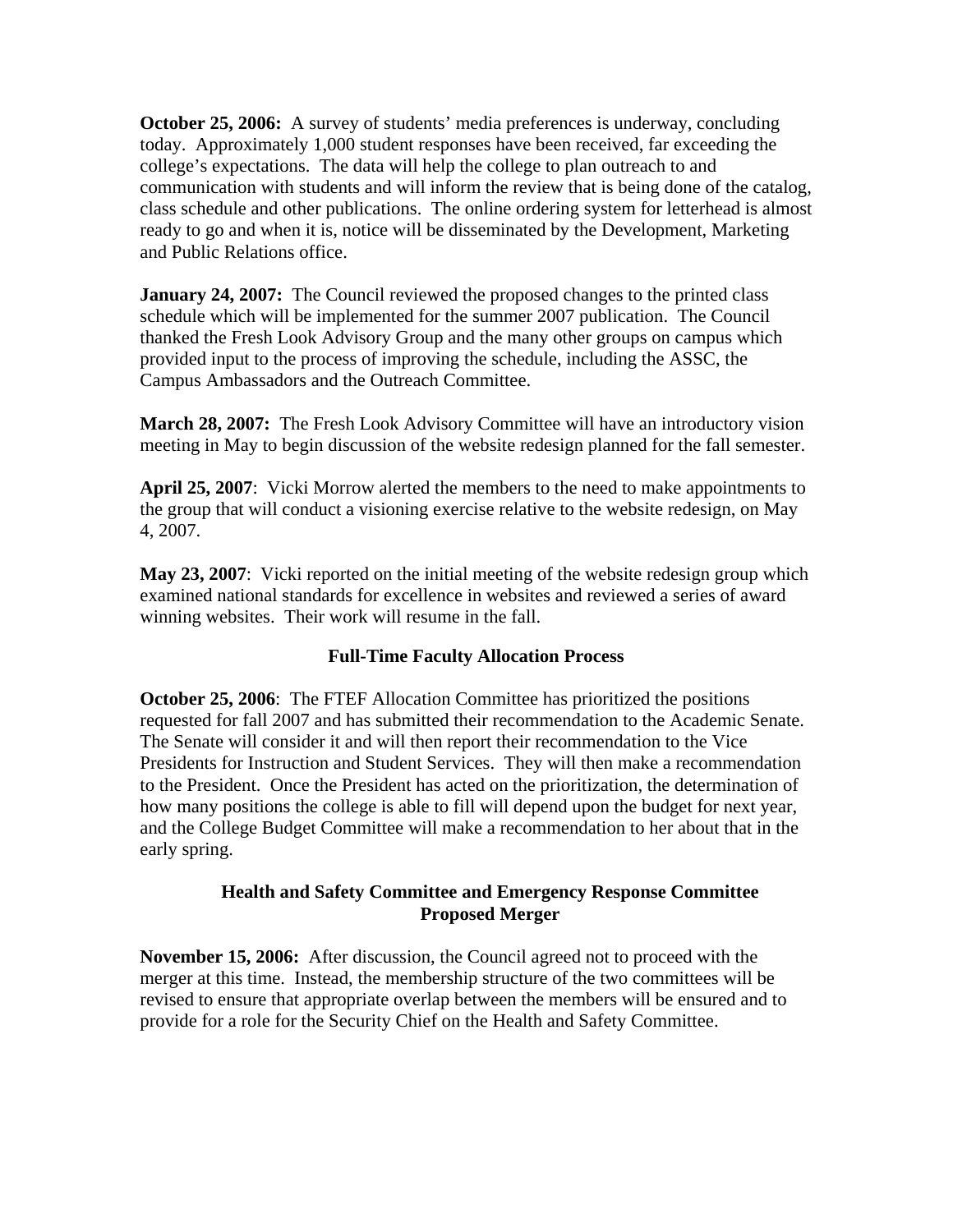## **Institutional Degree Level Student Learning Outcomes (SLOs)**

**September 27, 2006:** A draft of the institutional degree level SLOs was passed by the Curriculum Committee. They will engage in the college-wide discussion with forums and then they will send it back to the Curriculum Committee and take action. This is a good time because they are looking at GE requirements for the Associate's degree. After this 45-day waiting period from the state that is reviewing this it is expected that math and English requirements will likely be increased and the college will make changes at the same time.

**October 25, 2006:** The Curriculum Committee adopted a draft of the degree level SLOs and provided them to the Academic Senate. The standards ask the college to look at the SLOs at the course, program and degree level. The SLOAC Committee would like to address it at a broader level and consider them as institutional level SLOs rather than degree level. The faculty on the SLO Steering Committee will review the draft and engage in a campus-wide dialogue and then ultimately recommend degree level SLOs to the Curriculum Committee for final action.

**February 28, 2007:** A draft of the spring 2007 degree level SLOs was distributed to the council. The recommendations in the draft represent the Curriculum Committee's vote and a college-wide vote will be held. They are designed to align with the college's new Vision and Mission statements. There is some discussion about whether it should be degree level outcomes versus institutional outcomes. The Student Services Leadership Team is working with Karen Wong regarding SLO assessment. The president encouraged the Student Services Leadership Team to look at the institution-wide SLOs to see if whether or not the things they care about relative to student learning are captured in this language. Comments regarding degree level SLOs should be directed to Karen Wong. The ACCJC annual report request was received from the commissions and this year it includes a request for a SLO audit. Cathy Hasson will submit the report by April 16.

# **Opening Day 2007**

**September 27, 2006:** The Council reviewed the structure of Opening Day and agreed that it will make a change to the 2007 Opening Day schedule. Both the college-wide meeting and the Academic Senate meeting will be moved to Tuesday morning instead of Monday afternoon. A college-wide lunch will be held at the end of the morning.

### **Plus/Minus grading system**

**January 24, 2007:** The Academic Senate will be holding a college-wide forum for discussion of a resolution on this subject from the CSM faculty.

**March 28, 2007:** A forum convened by the Academic Senate will be held on April 26 from 12-2 in Room 6202 to discuss plus/minus grading.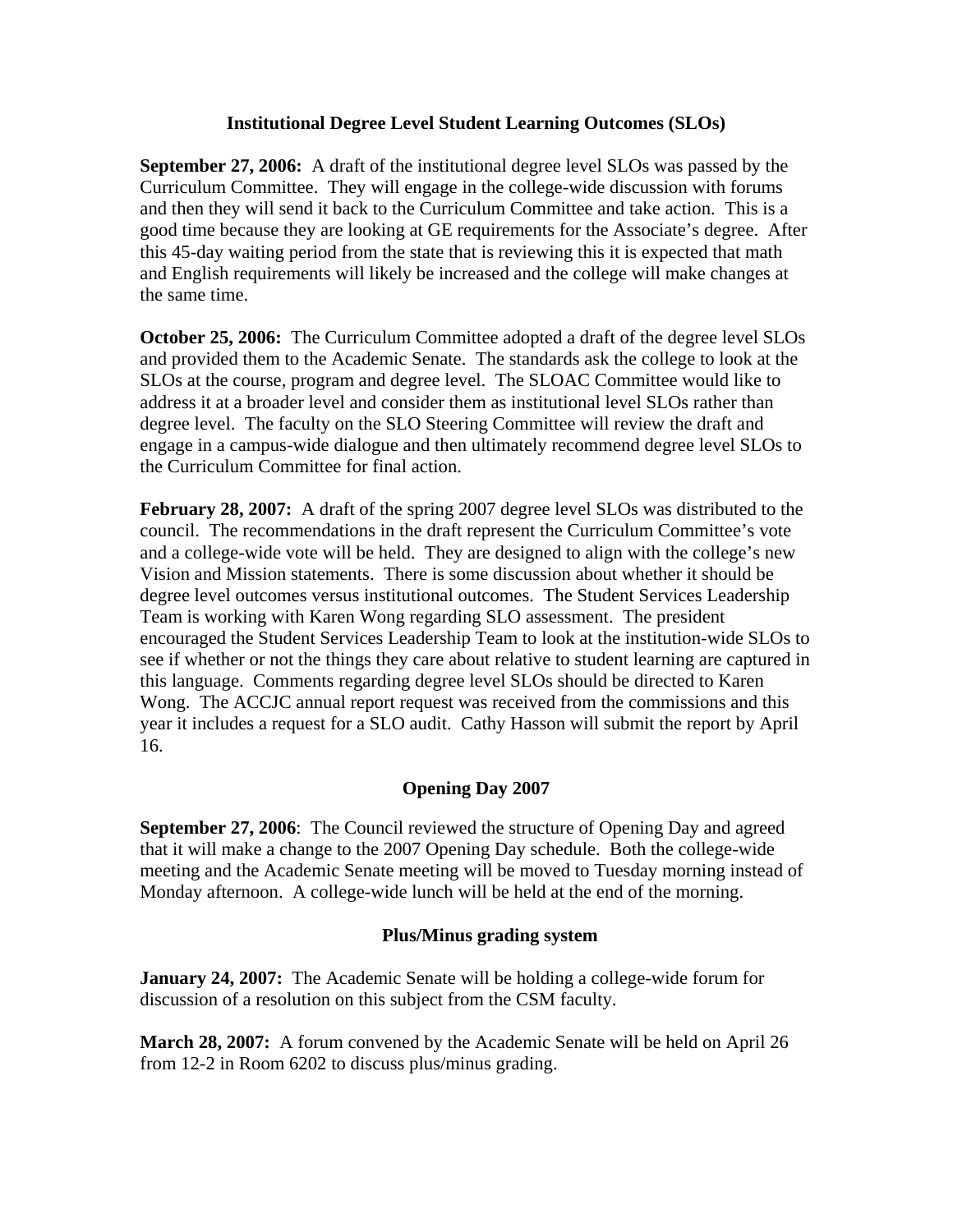## **Program Review**

**March 28, 2007:** The Curriculum Committee has approved the revised program review instructional self study instrument to be aligned with the accreditation standards and will address the student services instrument next.

# **SEEED Diversity Days Events and Projects**

**October 25, 2006:** Plans are underway for SEEED's diversity days on April 18-19, 2006. There will be musical events and the theme is "Who Are We – Fascinating Rhythms." The Academic Senate President will send a letter to all faculty concerning the book selected as a focus for the event, James McBride's "The Color of Water."

**December 6, 2006:** Rosie Bell, diversity coordinator, briefed the Council on plans for the spring event entitled "Who Are We – Fascinating Rhythms."

**January 24, 2007:** Plans were reviewed for the April Diversity Days events, and for book discussion groups around James McBride's "The Color of Water." The committee hopes that the book will be woven into the work of appropriate classes but also that there will be discussion of it on campus for faculty and staff, along with students. Plans are being finalized for speakers and music in connection with the theme, "Fascinating Rhythms – Who are We?" A subgroup of SEEED in collaboration with the MOT Alumni group is working with Gerry Frassetti on plans for staff diversity training; the date has not been set yet but it will take place this semester.

**February 28, 2007:** The dates for M.E.E.T. on Common Ground staff diversity training have been set for March 22 and 29.

### **Skyline Shines Awards**

**April 25, 2007:** The Council will hold a special meeting to conduct the screening of this year's nominees for the Skyline Shines Award to a college employee or group of employees.

**May 23, 2007**: The Council reviewed the nominations and selected the winner, which will be announced on Skyline's Opening Day.

### **Smoking on Campus**

**September 27, 2006:** The College Council approved some revisions to the locations of the designated smoking areas to improve their separation from paths of travel for students and staff. A revised map of the locations is being produced and will be widely circulated. Signage improvements are also under way.

**October 25, 2006: Board policy on smoking: revision to the policy:** The Council discussed the proposed revision to the Board of Trustees policy on smoking. The revision would allow any of the college presidents to adopt a more restrictive policy than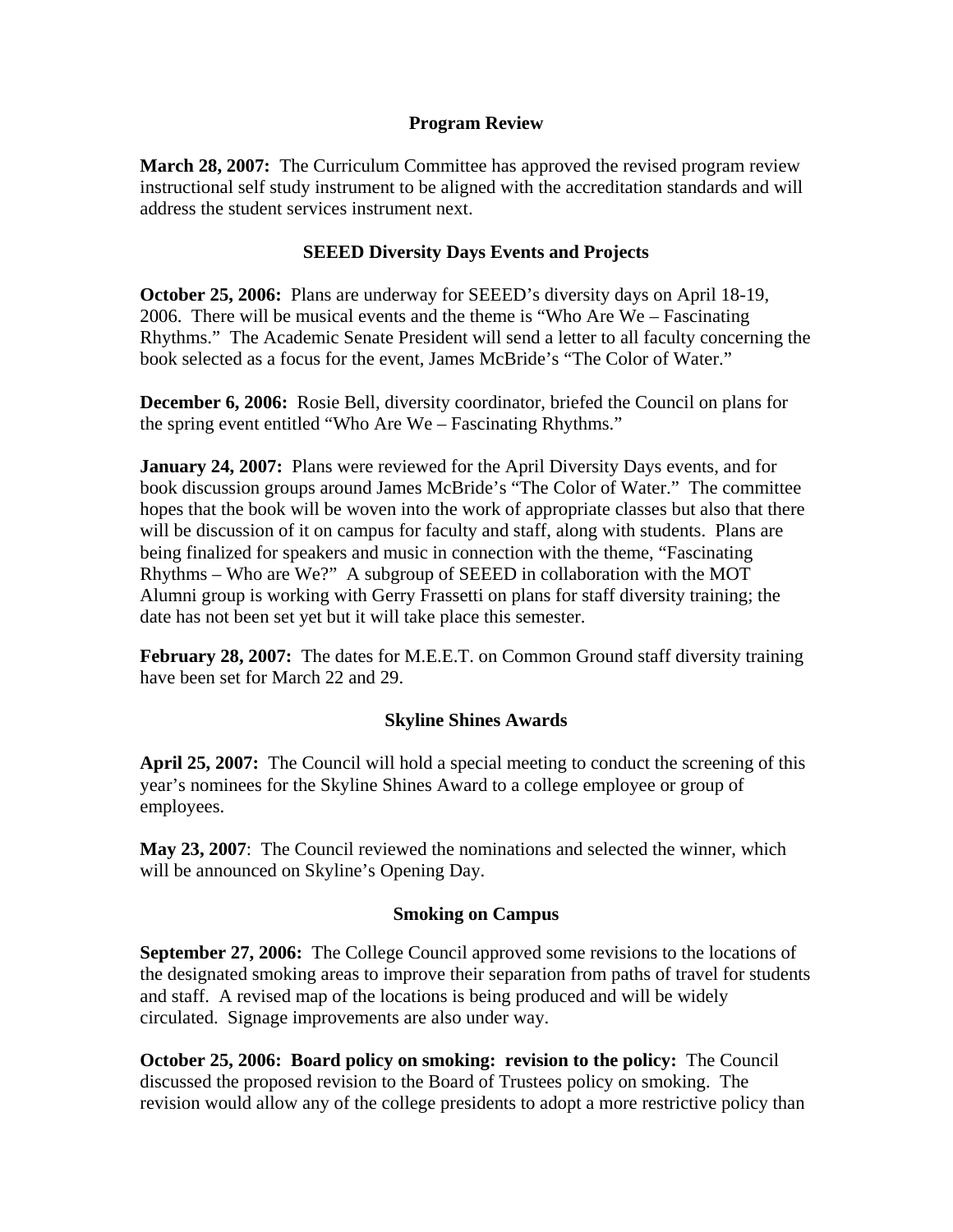the state law, as long as that is done in consultation with the College Council. (The Board adopted that policy revision this Wednesday night. It is available on the district downloads, District Rules Regulations 2.27.)

**March 28, 2007: Smoking policy:** The Health and Safety Committee was asked to assess the effectiveness of the current designated smoking areas in light of the recent changes to the campus with the opening of Buildings 6, 7A and 8.

**April 25, 2007**: The Health and Safety Committee will be conducting a web-based survey of summer and fall students and for faculty and staff to assess the effectiveness of the designated smoking areas. Ray Hernandez reported that he is considering doing his master's thesis project on the smoking issue. Sylvia Cervantes reported that a new student club has been formed called Smoke Free San Mateo County Advocates.

**May 23, 2007**: Lori Adrian reported that in the fall there will be a web-based survey of students, faculty and staff on smoking.

### **Summer Outreach Initiative**

**May 23, 2007**: Vicki updated the Council on the efforts to attract high school concurrent enrollment students this summer through a targeted marketing approach. This is the first step in an ongoing, district wide effort to reach potential students for the three colleges.

## **Technology Advisory Committee**

**October 25, 2006:** The Technology Advisory Committee has begun to meet again and has set goals for the year. They are developing a Technology Plan for the college.

### **Vision and Mission Statements**

**November 15, 2006:** The Institutional Planning Committee (IPC) had approved a new draft of the Vision and Mission statements. The Standard I writing team then recommended that the college include some input from the community on the new draft. That will be done through the President's Council, which will be meeting at the end of the month. Any revisions will then be considered by the IPC, and then come to the College Council for review. Members will take the new draft to their constituent groups, and the Council will take final action in early winter.

**December 6, 2006:** The draft of the Vision and Mission statements has been reviewed by all of the shared governance groups including the President's Council, and their suggestions have been incorporated. This last version will now return one last time to the Academic Senate, Classified Senate and ASSC, and will come back to the February meeting of the College Council for final action and forwarding to the Board of Trustees.